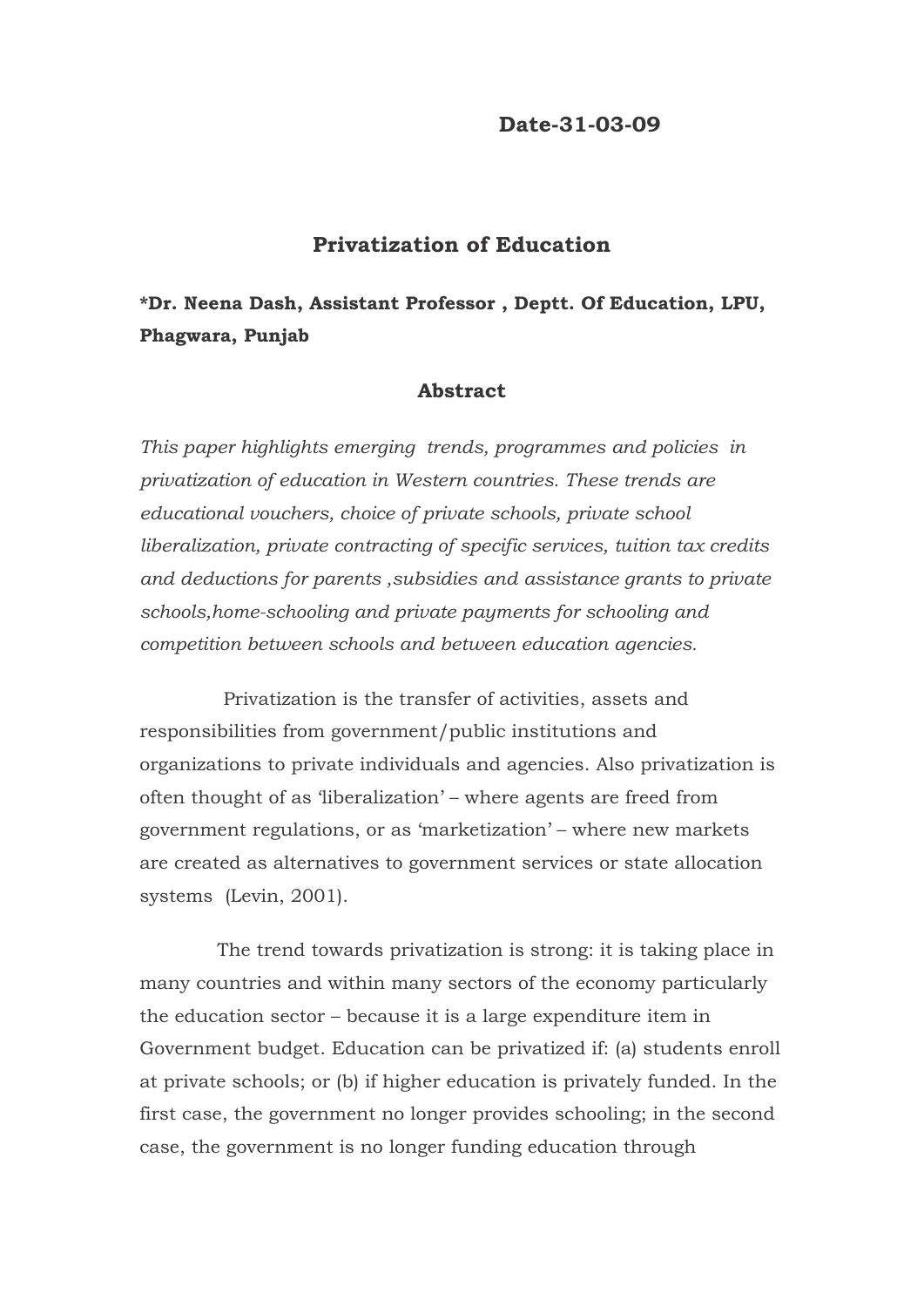taxpayers' money or loans. In general, it is helpful to think of privatization in three forms.

- 1.Private provision
- 2.Private funding

3.Private regulation, decision-making and accountability

**Private Provision**: Education can be provided by private agencies; such as privately owned and managed schools or universities. It need not be provided through government-run institutions; instead, religious groups could operate private schools, for-profit entrepreneurs, charities, or other interested parties.

**Private Funding:** Education can be funded by private individuals rather than through government subsidies. Privatization may therefore mean that parents pay for schooling rather than the government (via tax revenues). Often, private schools are supported directly through tuition fees paid by students' families, but in many cases, both families and governments contribute funds in a costsharing approach.

## *Private Regulation, Decision-making and Accountability*:

Education services can be monitored by those who receive the services directly, i.e. the students and their families. They will make sure that the education is of satisfactory standard – either by refusing to enroll at poor quality schools ('exit') or by demanding a better service . Thus, privatization can include giving parents more choice over what goes on in schools, or what types of school are available, even where all these choices are within the public sector. Also, governments can regulate education: States often set compulsory schooling laws and monitor schools' performance through inspection systems, audits and accountability frameworks.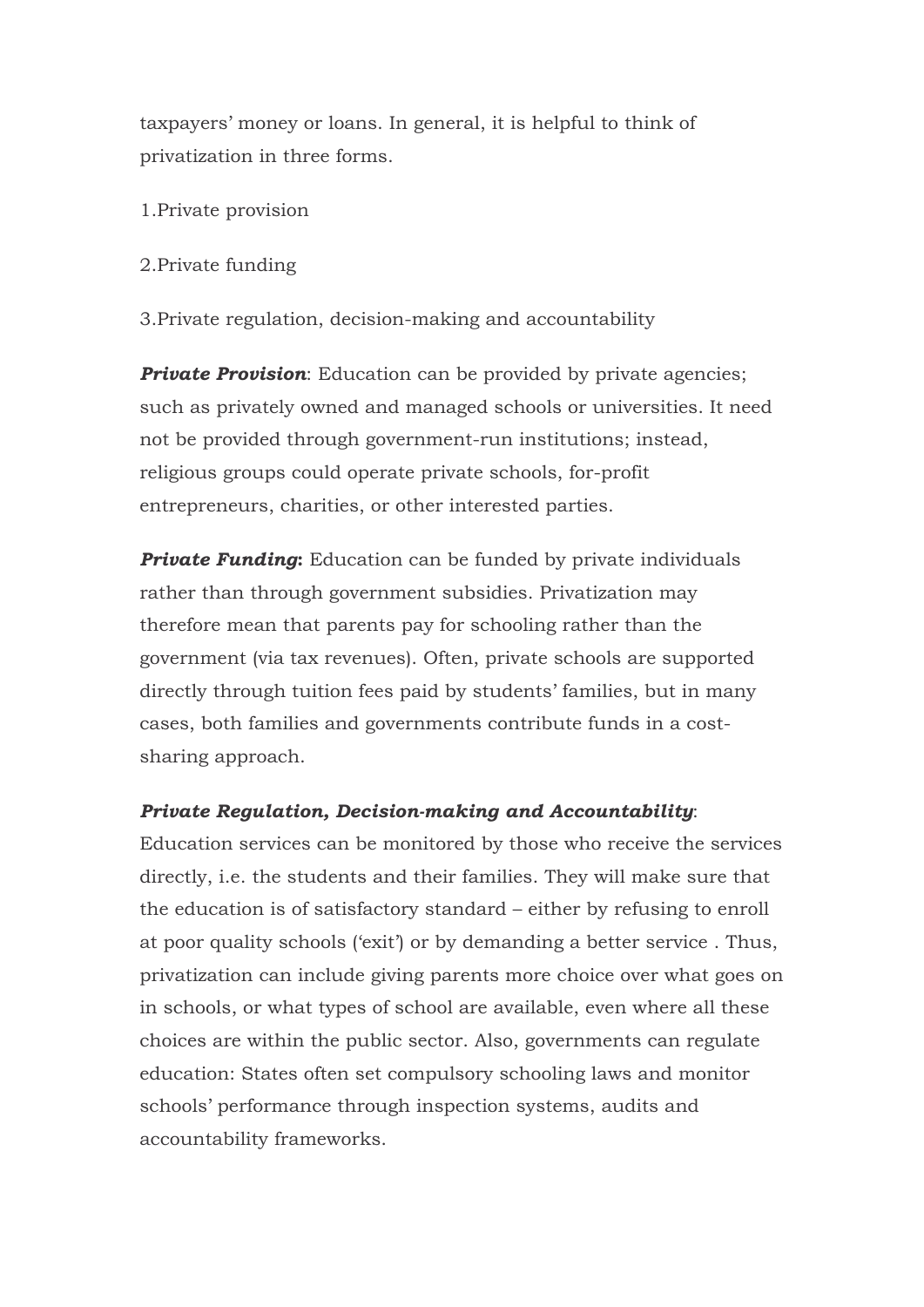Most privatization policies fall into one of the above three forms. So, privatization of education can be undertaken by either:

a)increasing the number and proportion of private providers;

b) raising the amount of funds contributed directly by the users of the services (i.e. students and their families) and lowering the amount contributed through subsidies; or

(c) enhancing parental monitoring of schools and school choice over government rules and regulations. Each of these approaches may be taken simultaneously.

*Privatization Policies and Programmes in Education :*Privatization trends are developing as education policies across each of the three sectors of primary, secondary and higher education . Some of the programmes and policies which are very popular in Western countries with regard to privatization are reviewed below:

*Educational Vouchers:* Vouchers are educational coupons that entitle each student to a prescribed amount of schooling (Levin, H.M., 2002). Historically, in Western countries schools have been funded through taxes paid by local communities, by regions, or by the national government; the total funds are then divided amongst the students living in that community. It is most often seen in Western countries.

A voucher system could be very different: Each student could be allocated an annual amount of funding that could be used to enroll in any eligible school. The schools can obtain revenues based on the number of students who enroll: if not enough students enroll in a particular school, that school could have to cut its costs or close. Education under a voucher system still involves government funding, but it need not involve government provision of schools. By giving parents the power of being able to freely use the voucher, private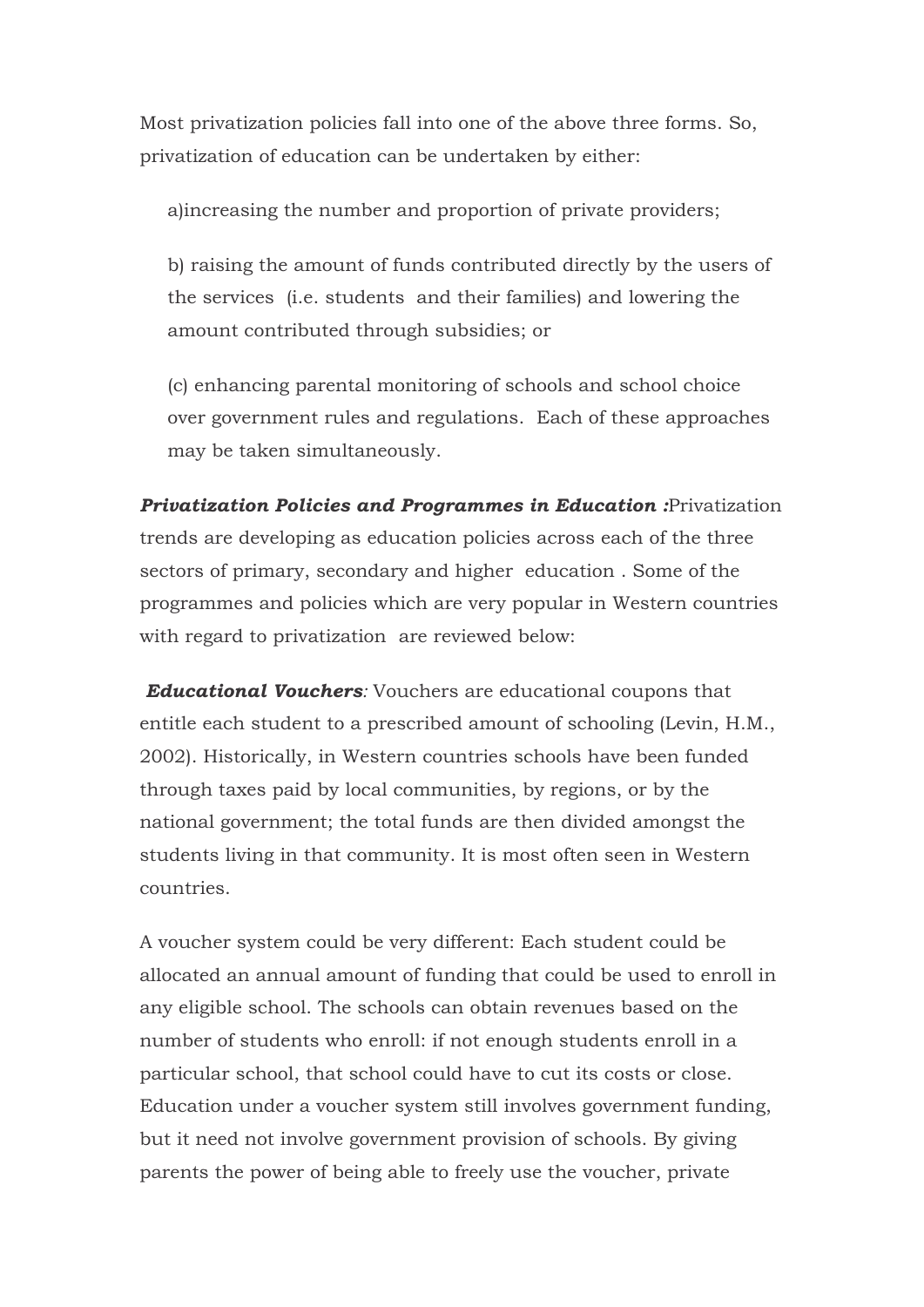choices –and therefore private accountability – would be significantly expanded.

*Choice of Private Schools*: To maintain control over the provision and funding of education, government agencies may allow parents to make choices between schools (Henig and Sugarman, 1999). Historically, in many countries enrollment in a school has been determined by residential location: children were expected to attend their local or neighbourhood school. In many situations, this is still the case. However, where there is adequate transportation and a sufficient number of schools, it may be feasible to allow enrollment in any private school. These policies are often called 'open enrollment' or 'school choice' programmes. These programmes create greater choice for parents, although these choices remain limited to include public schools only.

*Private School Liberalization* :With fewer regulations, private institutions may be better able to respond to changes in students' needs, and in the prices of key inputs, such as teachers. Private schools are managed through laws and government rules. However, the danger is that these schools may become overly bound by rules, regulations, and traditions and bureaucratic practices that lead to rigidities and inefficiencies. Liberalization would involve reducing the 'red tape' and bureaucracy that private schools face, making them more efficient and more flexible. One way to reduce the number of rules is to create new schools that are clearly exempt from them. During the 1990s, many states in the United States passed laws permitting charter schools; these are government-funded schools, but they are subject to fewer regulations than regular public schools.

**Private Contracting of Specific Services**: Private schools provide a range of services under the title 'education'.These include instruction, but they also provide food, sports facilities and welfare counseling. Many of these ancillary services could be provided by private firms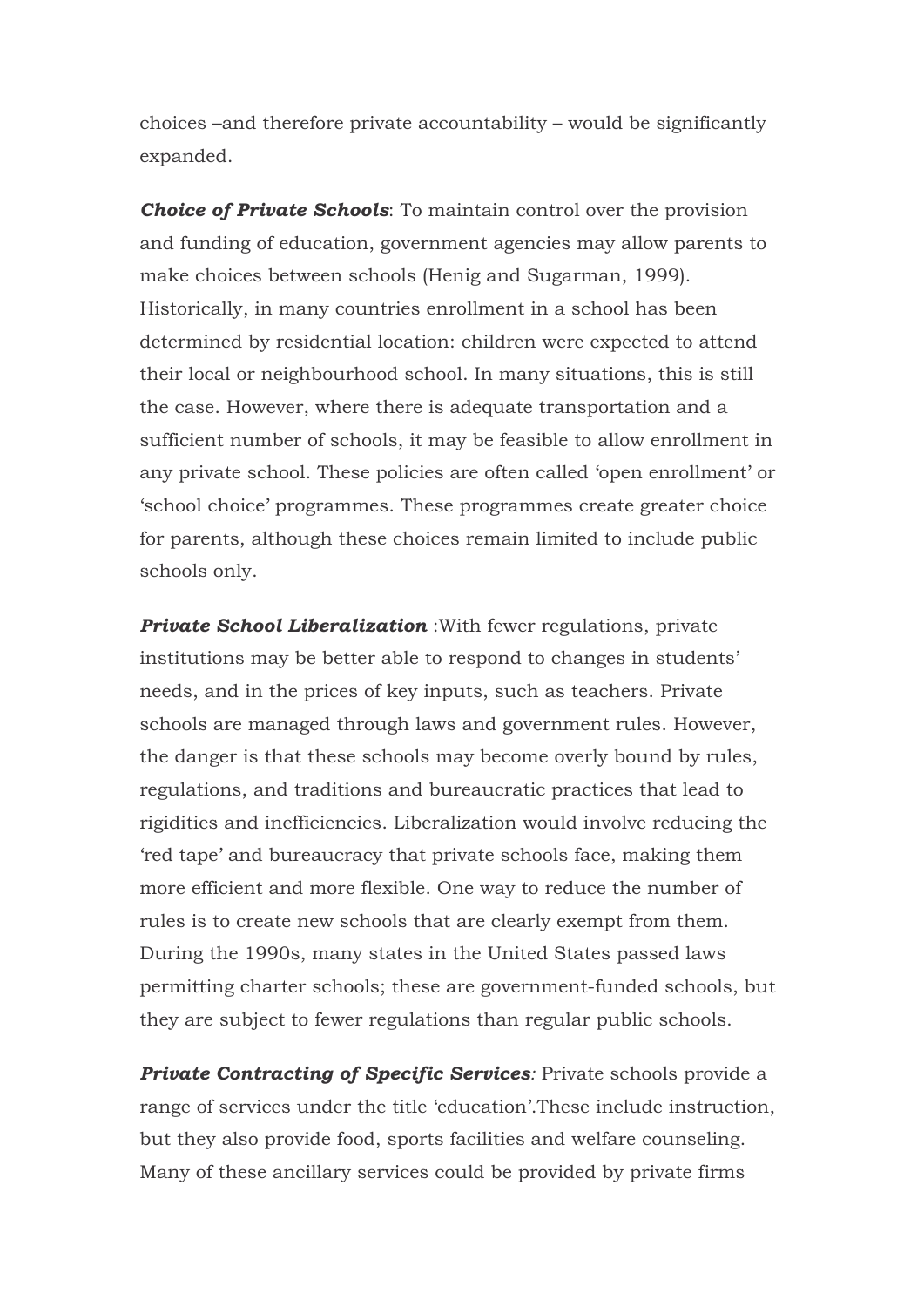under contract rather than by government agencies. Ultimately, students and their families are concerned with the quality of the education they receive, not with who has supplied that service . If private contractors are more efficient at delivery,then governments may seek to encourage more contracting of educational services. This may be the most common approach to privatization, and politically the least contentious when reduced to specific services .Given this large number of services that schools provide that are not directly educational, numerous companies can emerge as contractors to the schools for textbooks, food, transport and cleaning services. In the United States in the 1990s, a new niche opened up in the form of Educational Management Organizations (EMOs): these companies supply management services to schools (i.e. student assessment, budgeting and administration).Private contracting may therefore allow a school district to concentrate on education without also having to operate a cafeteria or transport service.

*Tuition Tax Credits and Deductions for Parents:*One way to encourage private expenditures on education is to make those expenditures exempt from taxes. A tax credit is where either the total amount or some portion of the permissible expenditure is subtracted from the amount of tax that is owed by the individual. A tax deduction is where the permissible amount is deducted from the gross taxable assets of the individual . If families benefit from either type of tax advantage from the purchase of education-related services, they are likely to buy more of them. If families benefit from either type of tax advantage from the purchase of education-related services, they are likely to buy more of them .

*Subsidies and Assistance Grants to Private Schools:* One way to foster competition between public and private schools – in a form similar to that of an educational voucher – is to give subsidies or assistance grants directly to private schools. These grants are made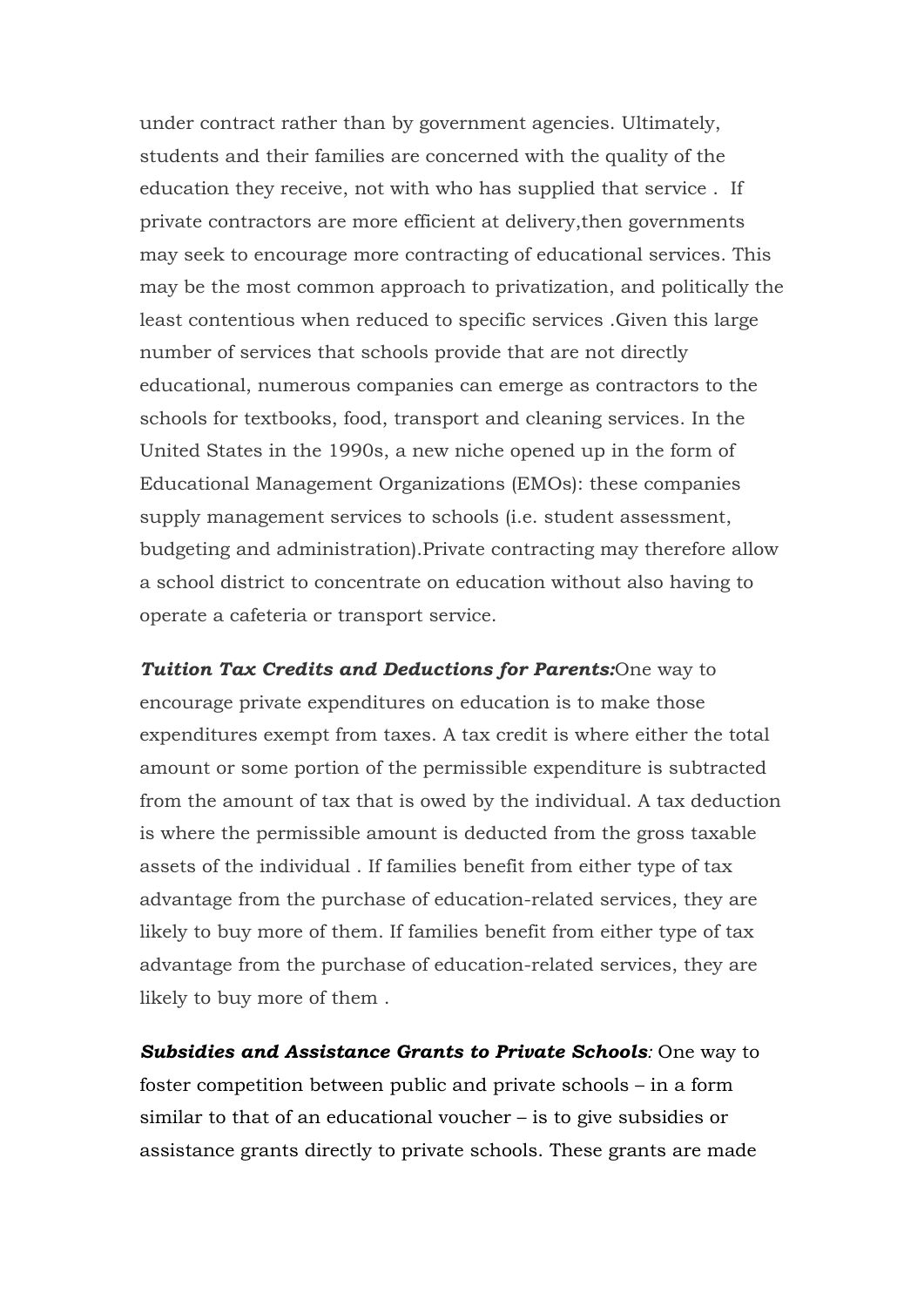available in many countries (Australia, England and Wales, France, Germany, Holland, Hungary, Japan, Poland and Sweden)

### *Home-schooling and Private Payments for Schooling:* Some

families believe that neither existing public nor private schools can deliver an appropriate or desirable education for their children. These families may opt out of the education system entirely and school their children at home .In the United States, home-schooling is a legitimate way of meeting the compulsory schooling laws, and over 800,000 students (1.7 per cent of all school-age children) are estimated to spend at least two years as home-schoolers (Baumann, 2002).

### *Competition between Schools and between Education Agencies:*

One way of creating an education market is to encourage school – or agencies at other levels – to compete with each other. Where a school has a captive market or monopoly, it is less likely that it will respond to students' needs. In contrast, where families have a choice of schools, they will select the one that best meets their needs. Therefore, one privatization reform would involve creating systems wherein schools compete with each other to offer the highest quality education.

 Overall, there are many opportunities to privatize the provision, funding and accountability of educational services. Indeed, international reviews of the demand-side and supply-side policies show that many countries have implemented some form of privatization (Patrinos, 2000).

#### **References** :

*1.* Belfield, C.R & Levin, H.M (2002). Education privatization: causes, consequences and planning implication: *International Institute for Educational Planning. Available at*  [www.unesco.org/iiep](http://www.unesco.org/iiep)*.*